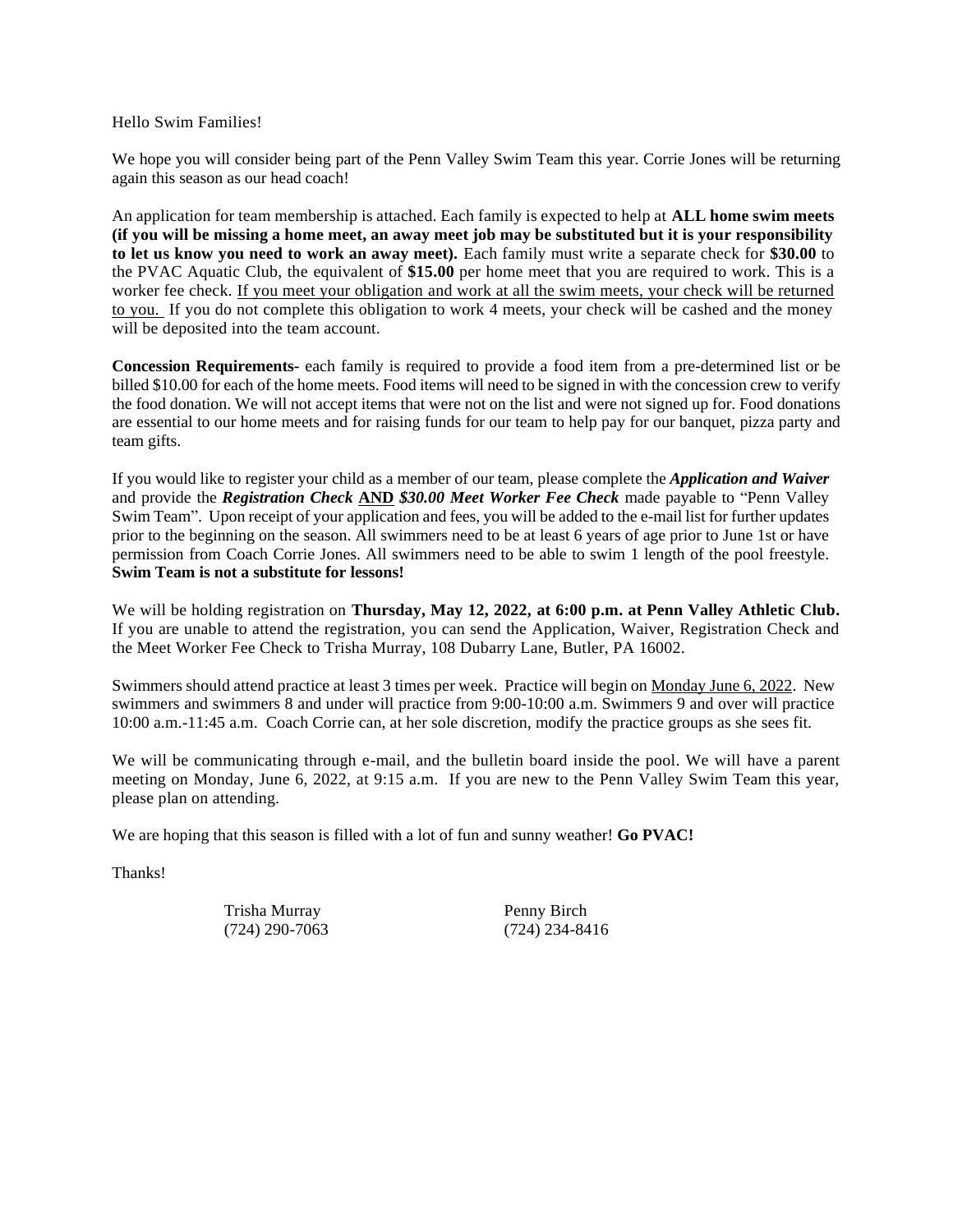**2022 PENN VALLEY SWIM TEAM APPLICATION**

| <b>PARENTS NAME:</b> |  |
|----------------------|--|
| <b>ADDRESS:</b>      |  |
|                      |  |
| <b>HOME PHONE:</b>   |  |
| <b>CELL PHONE:</b>   |  |
| E-MAIL:              |  |
|                      |  |

### **SWIMMER INFORMATION (please complete all information)**

| Swimmer<br><b>Last Name</b> | <b>Swimmer</b><br><b>First Name</b> | Date of<br><b>Birth</b> | Age as of<br>06/01/22 |
|-----------------------------|-------------------------------------|-------------------------|-----------------------|
|                             |                                     |                         |                       |
|                             |                                     |                         |                       |
|                             |                                     |                         |                       |
|                             |                                     |                         |                       |

**\_\_\_\_\_\_\_ Registration Fee (Penn Valley Members): \$70.00 each child; \$50.00 for each additional child**

**\_\_\_\_\_\_\_ Registration Fee (Non - Penn Valley Members): \$110.00 each child; \$90.00 for each additional child.**

**Worker Fee Check: \$30.00** (*will not be cashed if you work 2 meets)*

**CHECKS MADE PAYABLE TO:** *Penn Valley Swim Team* 

**Swim team is a parent dependent sport that cannot take place without your help! Parents must volunteer their time as well as food & drink donations assigned to them for the concession stand. At least one parent volunteer from each family is needed for meets.**

*(Starter & Place judges must have knowledge of swim meets; Only stroke & turn must be certified)*

**I** know my swimmer will be unavailable the week of \_\_\_\_\_\_\_\_\_\_\_\_\_\_\_\_\_\_\_\_\_\_\_\_\_\_\_\_\_

**I know I will not be able to work jobs the week of \_\_\_\_\_\_\_\_\_\_\_\_\_\_\_\_\_\_\_\_\_\_\_\_\_\_\_\_\_\_\_\_**

Please include: Application, Waiver, Registration Fees check, and Worker Fees Checks

**\*\*\*DO YOU HAVE A SENIOR SWIMMWER THIS YEAR?\*\*\* If yes, name of swimmer? \_\_\_\_\_\_\_\_\_\_\_\_\_\_\_\_\_\_\_\_\_\_\_\_\_\_\_\_\_\_\_\_\_\_\_\_\_\_\_\_\_\_\_\_\_\_\_\_\_\_\_\_**